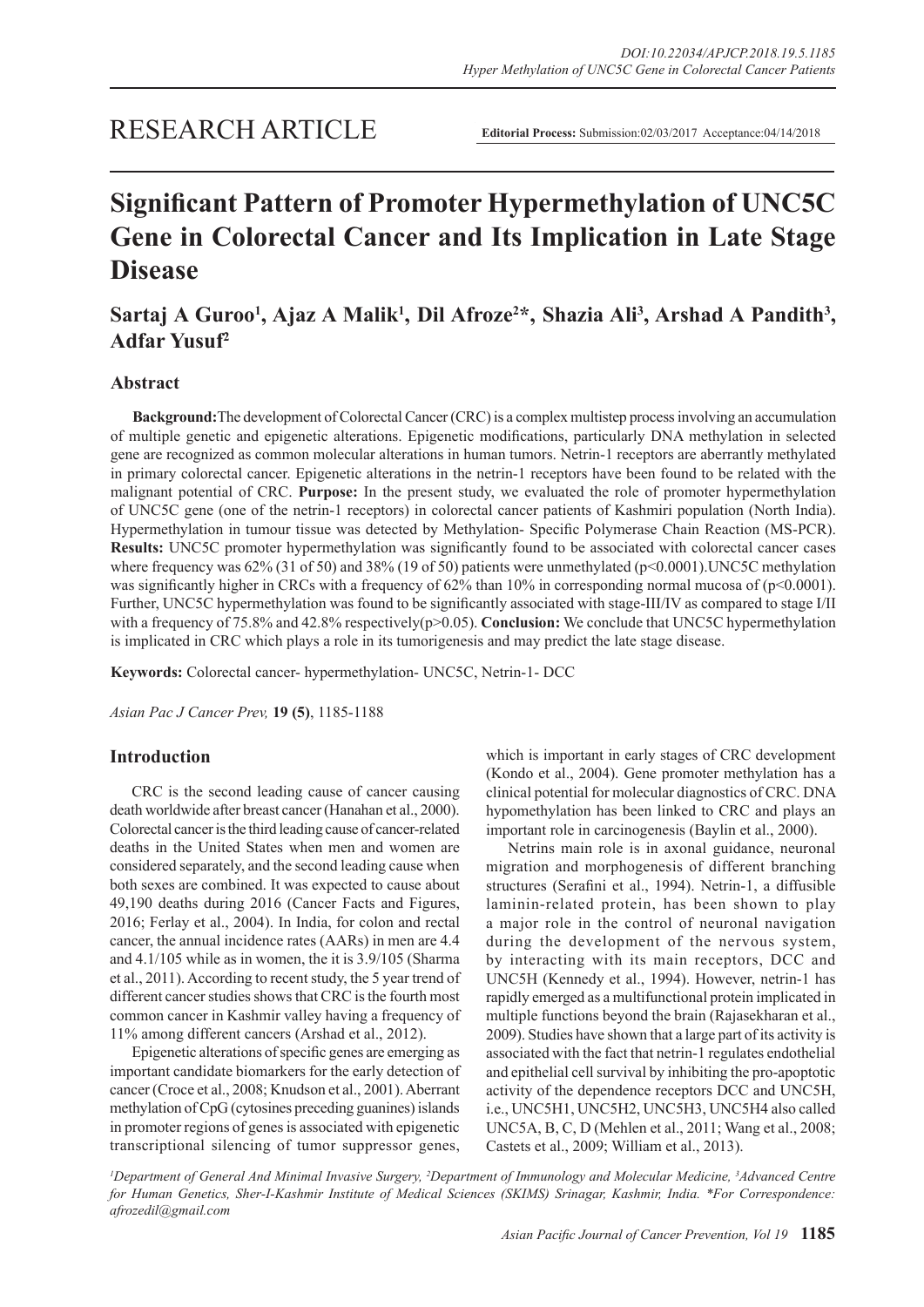#### *Sartaj A Guro et al*

Results implicate that epigenetic alteration in the netrin-1 receptors do not occur randomly in CRC and may be related to the malignant potential of CRC (Vogelstein et al., 1988). Given the apparent importance of the Netrin pathway in the maintenance of gut epithelium, a better understanding of the molecular mechanisms that mediate loss of expression of these genes, and the consequence of loss of these receptors in malignant colonic tissues, is warranted (Bos et al., 1987; Hibi et al., 1996; Hibi et al., 1997).

This study thus investigated the hypermethylation status of Netrin-1 receptor gene UNC5C to analyse its pattern and role in a series of 50 colorectal cancer patients of Kashmir Valley.

## **Materials and Methods**

#### *Samples*

The study comprised of total 50 patients with colorectal carcinoma who were subjected to various types of curative surgical procedures depending upon the site of lesion. Histopathologically confirmed tumor specimens from resected tissues and paired normal tissues were analysed for hypermethylation status in the promoter region of UNC5C gene. CRC tissue specimens and adjacent normal were collected in sterile polypropylene vials and stored at -70 ºC. The samples were stored at -80 ºC until DNA was obtained. A well drafted questionnaire was used to collect information related to the dietary, occupational and lifestyle habits from the patients. All the patients were interviewed by the same person to reduce any possible bias. Only those patients who willingly participated were included in the study.

#### *DNA extraction*

Tissue samples (both tumor and adjacent normal) were immediately snap-frozen and stored at -70 °C until use. DNA was extracted from the tissues using a purelink genomic DNA mini kit (Invitrogen,Van Allen Way Carlsbad, CA) according to the manufacturer's protocol.

#### *Methylation Specific-PCR*

Amplification of bisulfite-convertedDNA by MS-PCR Methylation in promoter region of UNC5Cgene was assessed by subjecting the bisulfite treated DNA to PCR amplification using methylation specific primers. Two primer pairs discriminating between the methylated and non-methylated DNA was used (Hibi et al., 2009). Both the tumorous and normal DNAs were subjected to sodium bisulfite modifications following the instructions of the kit (DNeasy, Qiagen, USA). Methylation Specific-PCR (MS-PCR) was performed to examine methylation at promoter sequence of UNC5Cgene, using method as described previously (Hibi et al., 2009). Both methylated and unmethylated primers were used for normal as well as cancerous tissue. For each sample two PCR reactions were set with each primer pair. Successful amplification with either of the two pairs indicated the methylation or non-methylation in the promoter region. An aliquot of each PCR product was separated on 2% agarose gel. The gel was stained with ethidium bromide and photographed

under UV illumination. The reproducibility of the results was confirmed by repeating MSP analyses for each DNA sample.

#### *Statistical analysis*

Statistical analysis was performed by using SPSS software (V.16). Fisher's exact test, Chi Square test for homogeneity of proportions and Odds ratio was used wherever applicable. Statistical significance was considered when P< 0.05.

#### **Results**

This study comprised of 50 CRC cases and was jointly conducted by the Department of General and Minimal Access Surgery, SK, Institute of Medical Sciences, J&K, India after obtaining detailed history. Among the recruited patients 60% were males (30/50) and 40% were females (20/50) as depicted in Table 1. Mean age of cases was  $53.38 \pm 16.6$  years. The most common age group comprised of cases of age 61 to 80. There was an increase in the prevalence of colorectal carcinoma with an increase in the age as shown in Table 1.

Hypermethylation in promoter region of UNC5C gene was analysed by MS-PCR in CRC patients. Hypermethylation at the promoter region of UNC5C gene was seen higher in CRC cases with 62% as against 38% unmethylated (p<0.0001) (Table 2). Further study found UNC5C gene promoter hypermethylation in 66.66% of males as compared to 55% in females (p>0.05). The relationship between hypermethylation of UNC5C gene and age does not correlate statistically (p=0.76) (Table 1). In colorectal carcinoma, among patients with smoking history, increased number of cases, 70.83% exhibited hypermethylation in the promoter region of UNC5C gene whereas 29.16% of smokers were non-methylated. Methylation status did not differ statistically when compared with smoking among colorectal carcinoma patients (p=0.25) (Table 2). In CRC cases, hypermethylation correlated with 51.85% of well differentiated adenocarcinoma and 73.91% of moderately differentiated adenocarcinoma/ poorly differentiated adenocarcinoma (p>0.05) (Table 2). Among patients with active lifestyle, there was increased number of hypermethylation in cases, 55.88% in the promoter region of UNC5C gene whereas 75% of patients with sedentary lifestyle also exhibited hypermethylation.There was statically no difference in methylation status among colorectal carcinoma patients (p=0.25) (Table 2). In patients with stage I and II disease, 42.85% exhibited hypermethylation in the promoter region of UNC5C gene as compared to 75.86% of patients with stage III /IV. This pattern among two histological stages was found to be significantly associated (p=0.01) (Table 2).

#### **Discussion**

Colorectal cancer is one of the most aggressive malignancies and occurs at a high incidence in most countries (Curado et al., 2007; Parkin et al., 2010).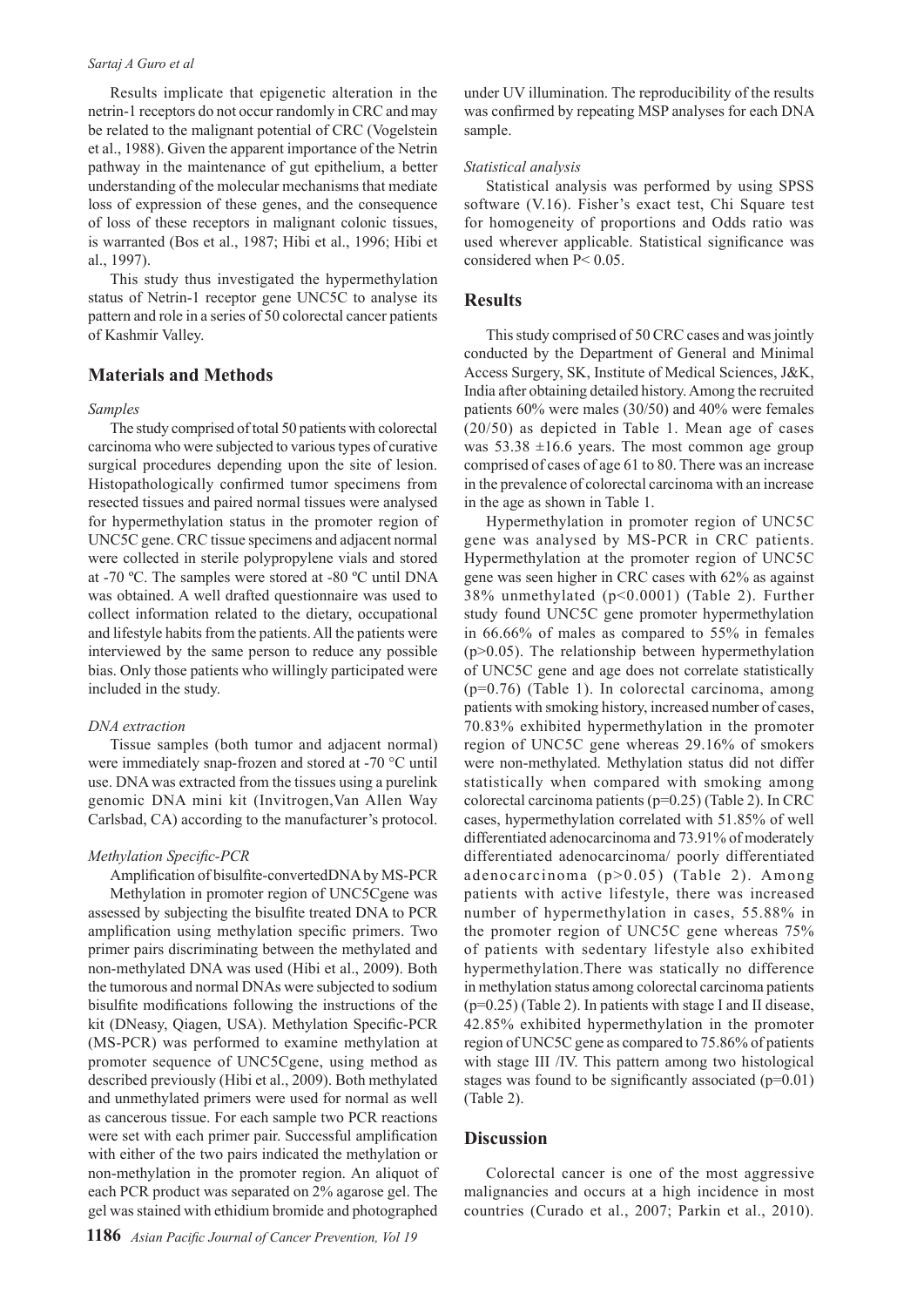| Variables                         | ┙┸<br>Methylation state of the tumor |                           | P- value | $\mathbf{r}$<br>OR (95% CI) |
|-----------------------------------|--------------------------------------|---------------------------|----------|-----------------------------|
|                                   | Methylated $n=31$ (62%)              | Unmethylated $n=19$ (38%) |          |                             |
| Age group                         |                                      |                           |          |                             |
| $<$ 55 yrs                        | 14(66.7)                             | 7(33.4)                   | 0.76     | Ref 1.4 (0.37-5.3)          |
| $> 55 \text{ yrs}$                | 17(58.63)                            | 12(41.38)                 |          |                             |
| Gender                            |                                      |                           |          |                             |
| Male                              | 11(55%)                              | 9(45%)                    | 0.55     |                             |
| Female                            | $31(62\%)$                           | 19(38%)                   |          |                             |
| Smoking status                    |                                      |                           |          |                             |
| Smoker                            | $17(70.83\%)$                        | $7(29.16\%)$              | 0.25     | Ref $2.0(0.5-5.8)$          |
| Non-smoker                        | 14 (53.84%)                          | 12(46.15%)                |          |                             |
| Histopathological differentiation |                                      |                           |          |                             |
| Well differentiated               | $14(51.86\%)$                        | $13(48.14\%)$             | 0.15     | $Ref 2.6 (0.7-0.8)$         |
| Moderately/Poorly differentiated  | $17(73.91\%)$                        | $6(26.08\%)$              |          |                             |
| Lifestyle                         |                                      |                           |          |                             |
| Active                            | 19 (55.88%)                          | $15(44.12\%)$             | 0.25     | $1.7(0.43-4.6)$             |
| Sedentary                         | 12(75%)                              | 4(25%)                    |          |                             |
| Clinical Staging                  |                                      |                           |          |                             |
| I/II                              | 9(42.85%)                            | $12(57.14\%)$             | 0.01     | $4.2(1.1-11.2)$             |
| III/IV                            | $12(75.86\%)$                        | 7(24.13%)                 |          |                             |

Table 1. UNC5C Gene Promoter Hypermethylation in Colorectal Carcinomapatients and Their Demographics

Table 2. UNC5C Gene Promoter Hypermethylation in Colorectal Carcinoma Tissue and Adjacent Normal

| Tissue | Methylated |     | Non Methylated |     | OR (95% CI)      | p value  |  |
|--------|------------|-----|----------------|-----|------------------|----------|--|
| Normal |            | 10% | 45             | 90% |                  |          |  |
| Tumor  |            | 62% | ١G             | 38% | $14.6(4.5-32.1)$ | < 0.0001 |  |
| Total  | 50         |     | 50             |     |                  |          |  |

For this purpose, it is important to identify the occurrence of genetic alterations as new parameters to estimate the malignancy (Shin et al., 2007). CRC occurs as a consequence of the successive accumulation of genetic and epigenetic alterations in multiple genes that control epithelial cell growth and other cellular behaviours (Llambi et al., 2001).

UNC5C belongs to the functional dependence receptor family, members of which share the ability to induce apoptosis in the absence of their ligands (Hong et al., 1999; Thiebault et al., 2003; Bernet et al., 2007). Such a trait has been hypothesized to confer a tumor-suppressor activity. Indeed, the loss of UNC5C expression is particularly prominent in colorectal cancer (Shin et al., 2007). However, the molecular mechanisms responsible for the loss of UNC5C expression are poorly understood. Recently, two reports indicated that UNC5C methylation was closely associated with loss of gene expression in colorectal cancer (Jones et al., 1999; Grady et al., 2007; Hibi et al., 2009). These results prompted us to examine the methylation status of the UNC5C gene in CRC patients of our region.

In the present study conducted first time from here, the methylation status of the UNC5Cgene was examined in primary carcinomas and corresponding normal tissues derived from 50 patients with CRC and the correlation between the methylation status and the clinico-pathological findings was evaluated. Hypermethylation of the gene promoter has been shown to be a frequent epigenetic event in various human cancers. AberrantUNC5C promoter methylation has also been observed in several cancers (Baylin et al., 2000). In the present study, we have extended the findings to CRC patients of the Kashmir valley for UNC5C promoter methylation. The frequency of promoter hypermethylation in these cases was found to be 62.0 %. UNC5C methylation was significantly higher in CRCs (62.0%) than in corresponding normal mucosa  $(10\%; P<0.0001)$ . This frequency is however; lower than reported in other study (Hibi et al., 2009). These differences may be attributed to differences in ethnic populations and/or etiologic factors involved. Additionally, we tested putative correlations between UNC5C hypermethylation and various clinico-pathological characteristics of the colorectal cancer patients. An interesting finding in this study was that hypermethylation of the UNC5C promoter was found to be significantly associated with stage-III/IV  $(p<0.05)$ . This finding is in agreement with the study of Hibi et al., (2009). They showed that a significantly greater proportion of cases with Dukes' stage C exhibited methylated UNC5C (p>0.05) than earlier stages. Likewise, in another study conducted by Bernet et al., (2007) mice showed that inactivation of UNC5C was found to be associated with increased intestinal tumor progression. Further, very recently, netrins have also been shown to have pivotal role cell adhesion, motility, proliferation, differentiation and, ultimately, cell survival in a number